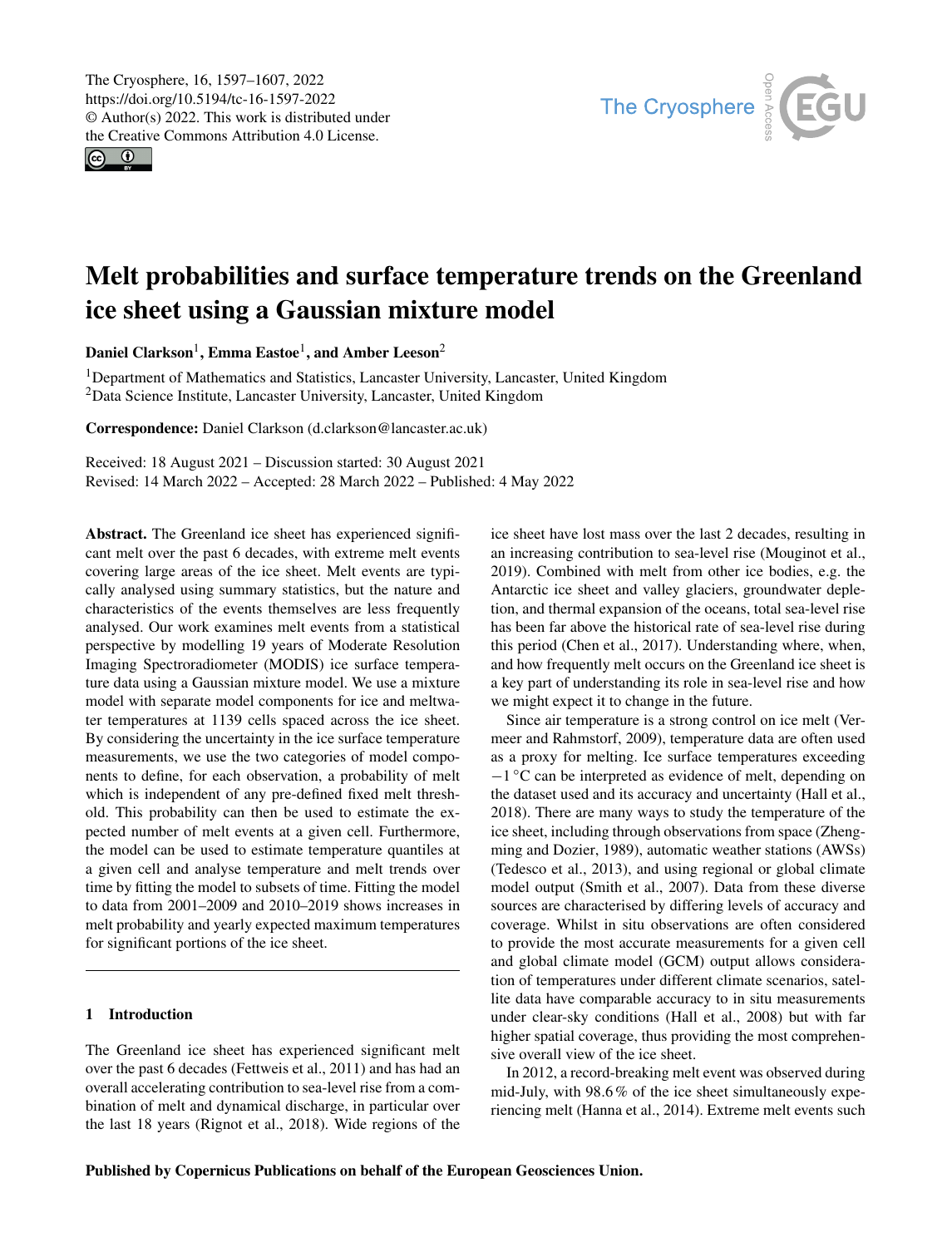as this are likely to become more common as overall temperatures on the Greenland ice sheet increase, contributing to increasing amounts of melt. Despite their contribution to our overall understanding of melt on the ice sheet, the magnitude, frequency, and melt contribution of these melt events are not clearly defined. Because these events are rare, our understanding of them has necessarily been based on case studies of a few isolated examples to date. By applying statistical models to these events, we can both deepen our understanding of the physical properties of the melt events and improve quantification of melt on the ice sheet overall.

Here, we propose a novel statistical approach applied to Moderate Resolution Imaging Spectroradiometer (MODIS) ice surface temperature (IST) data to model the distribution of temperatures on the Greenland ice sheet at 1139 MODIS cells, with a particular interest in identifying and modelling melt temperatures. The approach is based on three key characteristics of IST data: firstly, the presence of physical bounds on the range of ice and ice-melt temperatures; secondly, the multi-modality of the distribution; and thirdly, ambiguity about whether measurements close to  $0^{\circ}$ C represent melting of the ice sheet surface. This model-based approach has several advantages over a purely empirical analysis, including allowing full characterisation of the distribution of IST and resulting properties, for example, melt threshold exceedance probabilities, quantiles, return periods, and return levels, as well as allowing for out-of-sample prediction and extrapolation. Since the sample of cells used to fit the statistical model is uniformly distributed over the full ice sheet, our model is sufficiently generalisable as to be useful for cells not explicitly used to generate the model, regardless of elevation, distance from the coast, or geographical location. Finally note that we limit our analysis to the modelling of cloud-free days. This is due to the absence of data on days with cloud cover and the bias that would ensue if we were to assume that temperatures on clear days could be used to represent these missing values. The data can not be considered missing at random, so there would be a bias in temperatures on cloudy days compared to clear days. We use this model to investigate time trends in the observation period and to quantify both the frequency and magnitude of temperature events that are likely to result in ice melt.

# 2 Data and methods

# 2.1 MODIS IST data

We use MODIS IST data from MODIS/Terra Sea Ice Extent 5-Min L2 Swath 1km, Version 6 (MOD29), contained within a multilayer Greenland MODIS-based product [\(Hall et al.,](#page-10-4) [2018\)](#page-10-4). MODIS records surface reflectance from 36 spectral bands of different wavelengths – including those used in IST – near daily for the entire Earth. This dataset spans the period 1 March 2000 to 31 December 2019 and has a spatial resolution of  $0.78 \times 0.78$  km. Here we discard the first 10 months of the dataset, up to 1 January 2001, in order to work only with those years for which a full annual cycle is available. To reduce the computational burden of our model, we also subsample the data by taking 1 in every 50 cells in both  $x$ and y dimensions for a total of 1139 cells, roughly equally spaced across in latitude and longitude and thus covering the full range of glaciological and climatological settings across the ice sheet.

# 2.2 Cloud cover

The IST measurements represent the temperature at the surface of the ice in cloud-free conditions. Clouds (specifically water vapour) can interfere with the measurements, so a cloud mask is used in the MODIS product to remove measurements made in cloudy conditions. As a consequence, our analysis and predictions are valid for clear conditions only. Due to the generally warmer temperatures seen on cloudy days, were the analysis to be interpreted as representative of clear days also, there would be a strong likelihood of over-estimating the magnitude and frequency of melt events [\(Koenig and Hall,](#page-10-10) [2010\)](#page-10-10).

As a result of cloud masking, areas on the coast and in the north have a higher proportion of missing data than more central areas (Fig. [1\)](#page-2-0). We also see that winter months have more missing data on average than summer months because of cloud cover, with a range of  $65.1\%$  of data available in December compared to 91.1% of data available in May. This is important to bear in mind when interpreting the predictions made from the statistical models, as the IST distributions will be more heavily weighted towards warmer temperatures. This should not affect our inference with regards to melt, however, as melt temperatures almost exclusively occur in the summer months, which have a much lower proportion of missing data.

To check for the possible presence of longer-term changes in surface conditions in response to changes in cloud cover, the proportion of data missing due to cloudiness is compared between decades (Fig. [2\)](#page-2-1). The clear spatial trends seen in the overall proportions of missing data are not present here, though locations in the north and south of the ice sheet have slightly more data in the most recent decade in contrast to locations at mid-latitudes where the reverse is true. However, these trends are not consistent over all locations, and the magnitudes of the changes are relatively minor with a maximum absolute change of 0.060 and a mean absolute change of 0.010. Seasonal differences in cloud cover and thereby data availability also vary between the two decades. January, February, and October show the largest changes, with a maximum absolute change of 0.044 in February. Ten months have an average decrease in data availability between the decades, but the absolute differences are reasonably minor. Furthermore, of the four months with the lowest changes, three (June, July, and August) also see the highest average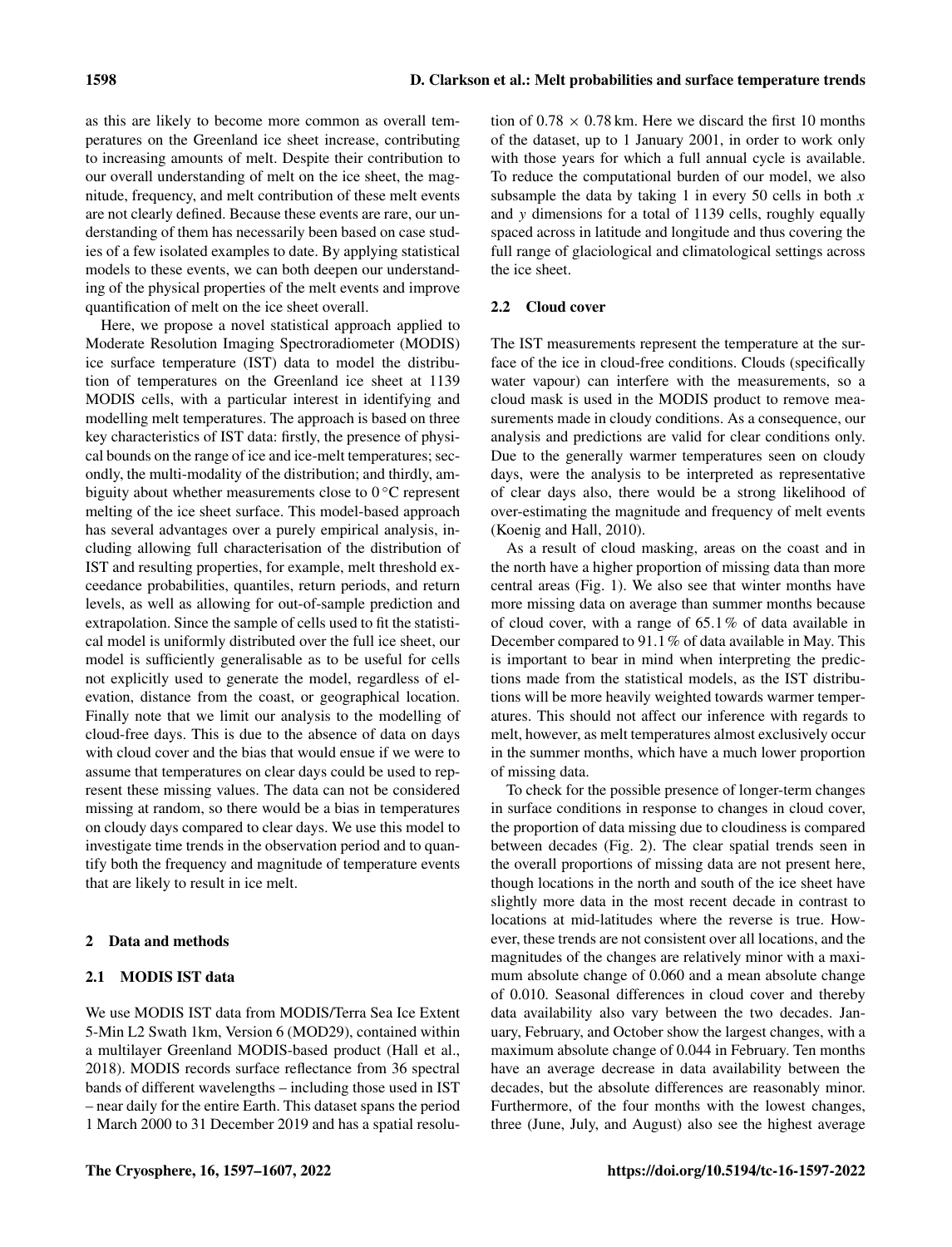<span id="page-2-0"></span>

Figure 1. Proportion of available MODIS IST data (i.e. not filtered by the cloud mask) at 1139 cells on the Greenland ice sheet between 2001 and 2019 (a) and mean proportion of available MODIS IST data by month between 2001 and 2019 (b).

<span id="page-2-1"></span>

Figure 2. Change in proportion of available MODIS IST data (i.e. not filtered by the cloud mask) at 1139 cells on the Greenland ice sheet from 2010 to 2019–2001 to 2009 (a) and change in mean proportion of available MODIS IST data by month from 2010 to 2019–2001 to 2009 (b).

temperatures, giving further confidence in our cross-decade comparison of temperature quantiles and melt estimates.

# 2.3 Modelling considerations

To create a statistical model that is parsimonious and applicable at all cells over a large and geographically varied region, we model the IST data using statistical methods that allow us to treat melting in a probabilistic manner. Exploratory data analysis shows that there is no clear quantile in the temperature distribution that can be attributed as the onset of melting (Fig. [3\)](#page-3-0). As a result, we model melting ice temperatures and non-melting ice temperatures separately and estimate the probability of melt occurring over a range of temperatures. This approach allows for some uncertainty in the observations from factors such as the precision of the dataset, which has a stated uncertainty of  $\pm 1$  °C. We hereby refer to temperatures associated with melting ice as "melt" temperatures

and temperatures associated with non-melting ice as "ice" temperatures.

A key feature of the dataset and a core modelling consideration is the soft upper limit at  $0^{\circ}$ C. The melting point of the ice acts as a physical upper limit on ISTs, as once the ice exceeds this temperature it melts and may no longer form the surface of the ice sheet. Some sites have measurements above this limit, which arise due to meltwater sitting on top of the ice. However, the ice under the water places a limit on these melt temperatures; hence the distribution of positive temperatures is truncated close to  $0^{\circ}$ C. This soft upper limit of ISTs causes a significant peak in the distribution centred at approximately −0.5 ◦C, as any ISTs that would exceed 0 ◦C are truncated to small positive values close to  $0^{\circ}$ C.

The simplest statistical model would be to fit a single distribution to the full dataset, potentially after an initial transformation. This raises two issues. Firstly, a bimodal distribution is clear at all cells with cells that experience melt having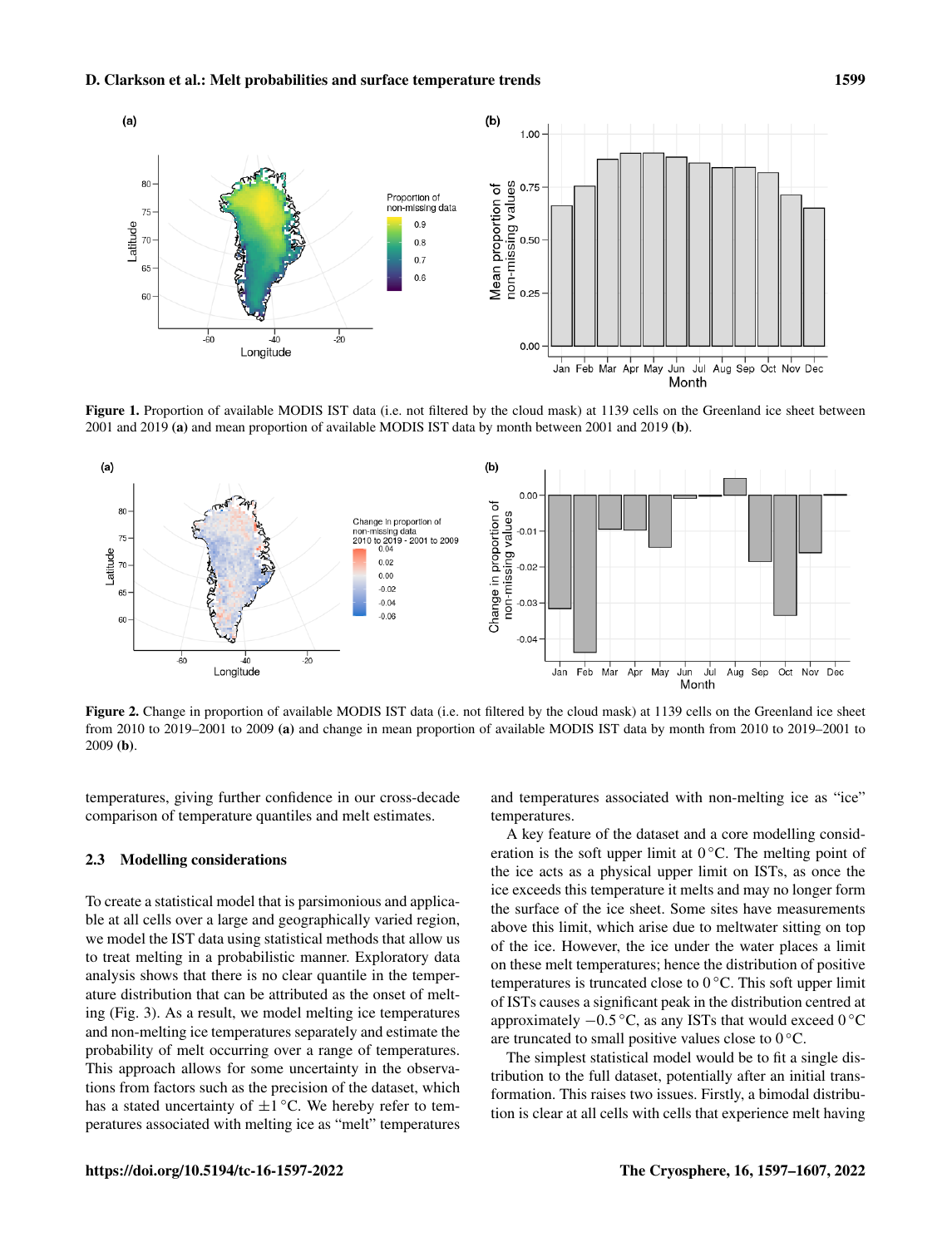<span id="page-3-0"></span>

Figure 3. Frequency distribution of daily MODIS IST data from an example cell  $(82.47, -37.50)$  on the Greenland ice sheet between 2001 and 2019. Solid and dashed lines show a mixture model fit to these data where blue indicates the three ice components, red indicates the melt component, and black indicates the full model as the sum of the ice and melt components. Each individual component is a truncated Gaussian distribution, and the lines represent the probability density function of these on a scale matching that of the histogram.

the highest mode close to  $0^{\circ}$ C (Fig. [3\)](#page-3-0). For non-melt cells, the location of the higher mode is more variable. This does not appear to be directly attributable to seasonal differences in temperatures, as the shape of seasonal temperature distributions show as much inter-site variability as they do interseason variability. Fits of unimodal distributions are particularly poor at the tails of the distributions, which is particularly problematic since our interest lies in melt which is directly connected to the upper tail of the temperature distribution.

Given the focus on melt, an alternative option would be to undertake an extreme value analysis of only the highest temperatures at each cell. This would allow the model to focus on the temperatures of highest interest that are the most difficult for more standard models to capture. This also proves problematic though, as in order to fit the model the temperatures must first be identified as extreme using an extreme value threshold, with temperatures above the threshold being classed as extreme and those below being classed as non-extreme. Due to the mode around  $0^{\circ}$ C, finding a consistent threshold location using quantiles, gradient analysis, or a specific temperature encounters problems due to the large variety of tail shapes at different cells. Each of the abovementioned threshold types do not work universally across the ice sheet and in many cases provide much worse fits than a distribution applied to the whole range of temperatures.

A consistent model that can be automatically applied at cells across the ice sheet therefore requires a multi-modal distribution or a time-series model to capture seasonal behaviour. The disadvantage of the latter is that it is less able to capture the mode around  $0\degree$ C and the truncation of the temperatures, which is where our research interest lies. This further motivates a modelling approach that more directly considers the distribution of the specific dataset and allows

for multi-modal distributions. The overall distribution shape is broadly similar between sites with the main difference being the proximity of the distribution to  $0^{\circ}$ C and thereby the amount of truncation in the data. The considerations above around the multi-modality of the dataset and of the nature of melt temperatures around  $0^{\circ}$ C give us a basic set of assumptions to base our modelling around that allow the model to retain the same underlying structure regardless of the absolute difference in ISTs between cells.

#### 2.4 Model description

In order to accommodate spatial variability in the temperature distribution, we model IST using a truncated Gaussian mixture model in which components are assigned to model groups of temperatures that we assign to be either ice or melt. For  $n<sub>I</sub>$  ice components and a single melt component, let  $\phi_i$ be the weight associated with model component  $i$  such that for  $n_c = n_I + 1$  total components,  $\sum_{i=1}^{n_c} \phi_i = 1$ . For each ice component i (and melt component M), let  $f_i(x)$  be the probability density function of the truncated normal distribution  $X \sim \text{TN}(\mu_i, \sigma_i^2, a_i, b_i)$ , where  $\mu_i$  is the mean,  $\sigma_i$  is the standard deviation, and  $a_i$  ( $b_i$ ) is the lower (upper) truncation point. Then the probability density function of ISTs  $x$  is

$$
p(x) = \sum_{i=1}^{n_1} \phi_i f_i(x) + \phi_M f_M(x).
$$
 (1)

We set the upper and lower truncation points for the ice and melt components at values that bound each measurement type with relative certainty. For the ice components,  $a = -\infty$  as there is no hard lower limit on the temperature of ice (aside from absolute zero), and  $b = 0$  as, theoretically, ice temperature can not exceed  $0^{\circ}$ C. This means that there is no limit on how low ice temperatures can go, but they can not exceed 0 °C. For the melt component,  $b = \infty$  and  $a = -1.65$ , so temperatures in the melt component can not go below  $-1.65$  °C but are not upper truncated. We take a bound lower than zero here to account for uncertainty in the data and any potential impurities in the ice surface. The theoretical minimum temperature at which saline ice can melt is  $-1.65$  °C [\(Hall et al.,](#page-10-11) [2004\)](#page-10-11) and thus should be a conservative estimate for this lower bound. Temperatures between −1.65 ◦C and 0 ◦C can be modelled by either of the ice and melt components or both of them as there is uncertainty as to whether they are associated with melting or non-melting ice.

A mixture model was fitted using the expectation– maximisation (EM) algorithm for each sample cell. The algorithm alternates between two main steps: calculating the component probabilities that each observation  $x_i$  comes from model component  $k$  and maximising the expectations of the model parameters using the component probabilities (for full details see Appendix [A\)](#page-9-1). We used this method to obtain estimates of  $\mu$ ,  $\sigma$ , and  $\phi$  for each model component at each cell.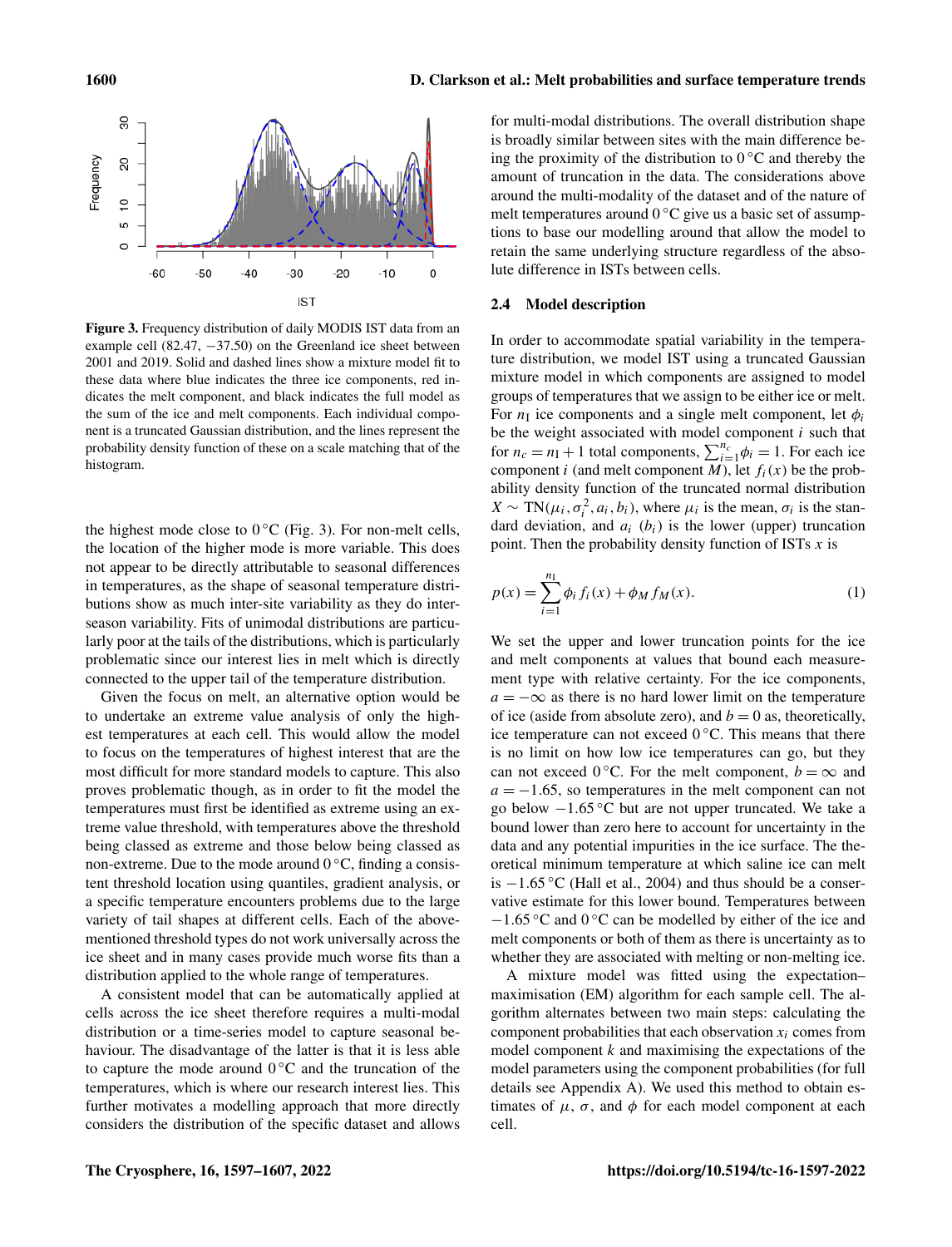#### D. Clarkson et al.: Melt probabilities and surface temperature trends 1601

We used the Bayesian information criterion (BIC) to assess the most appropriate number of ice and melt components and found that three ice components and one melt component fit the data best. These components may be broadly interpreted as winter, autumn, and spring and the melt season for the three ice components and single melt component respectively.

When modelled with separate Gaussian components, the characteristics of the different modes of the data are much clearer (Fig. [3\)](#page-3-0). The melt component at each cell generally has a much lower variance than the ice components due to the soft upper limit of ISTs and the lower truncation point of the model, whereas the ice components have higher variances and more overlap between components. For the sites that experience melt regularly, a substantial proportion of the overall temperature distribution occurs in the overlap between true ice and true melt. A similar result is seen across sites located on or near the coasts, which further validates the decision to use a fixed melt threshold as the melt temperatures – and thereby the melt process – appear to have consistent characteristics across cells.

# 2.5 Defining melt

Using this model, the probability of melt occurring, which we denote by  $\rho(x)$ , can be quantified as the ratio of the densities of the ice and melt components. For a given IST  $x$ ,  $n<sub>I</sub>$ ice components, and melt component M, we have

$$
\rho(x) = \frac{f_M(x)}{f_M(x) + \sum_{i=j}^{n_{\text{I}}} f_i(x)}.
$$
\n(2)

Consequences of this definition are that for ISTs below  $-1.65$  °C, the probability of melt is 0; for ISTs above 0 °C, the probability of melt is 1; and between these values the melt probability depends on relative values of the melt and ice components' densities. For cells with very few or no ISTs above  $-1.65$  °C, the weight of the melt component may be close to or equal to 0, in which case the probability of melt occurring is effectively zero. Note that there are discontinuities in the model-based estimate of this probability due to the censoring of the mixture components. These discontinuities occur at the edges of the range of interest  $(-1.65 \text{ and }$ 0 °C) and are more or less severe depending on the degree of truncation of the ice and melt components.

# 3 Results

# 3.1 Melt extent comparison

Using our model, we calculate the expected number of melt days in each year at each sample cell. Let  $N_y$  be the number of melt days in year y, then  $E[N_y] = \sum_{i=1}^{m} \rho(x_i)$ , where  $\rho(x)$  is the notation introduced earlier to denote Pr[melt|X =  $x$ ] and  $m$  is the number of observations in year  $y$ . The overall



Figure 4. Melt probability estimates of a range of ISTs using the fitted mixture model at a single cell (75.37, −58.13) on the Greenland ice sheet between 2001 and 2019. Because some cells have very limited data above  $-1.65$  °C, we use a cell on the west coast with a high proportion of data above −1.65 °C (22.55 %), thus giving us an increased amount of information in the most pertinent temperature range.

annual average is simply the average of the individual annual averages. We then compare our modelled estimates to a simple threshold-based approach to defining melt, i.e. the average number of days per year with temperatures greater than or equal to  $-1$  °C (Fig. [5\)](#page-5-0).

The majority of the ice sheet  $-90.7\%$  of cells from the expected melt from the model, 79.5% from a threshold of −1 ◦C on the data – experiences some degree of melt on average each year, except for sites in the dry-snow zone in the centre and north of the ice sheet [\(Benson,](#page-9-2) [1960\)](#page-9-2). Of the cells that experience melt, most sites (62.2% from the model, 57.3% from the data) on average see less than 2 d of melt per year, which makes up the rest of the dry-snow zone and most of the percolation zone. The areas with the most melt are located around the coast and in the south and west as may be expected. The main discrepancies between the two measures are at coastal cells, particularly on the west and north coasts. Here, the model estimates a larger amount of melt, with a maximum of 14 additional melt days at one specific cell on the edge of the south-east coast compared to the dataset. However, 89% of cells have an absolute difference of less than 2 melt days, showing the broad agreement between the measures at central cells.

#### 3.2 Comparison to AWS melt statistics

To place the methodology and the results within the context of the literature, we compare the estimates of melt found using our method to those estimated using data from the Programme for Monitoring of the Greenland Ice Sheet (PROMICE) AWSs [\(Fausto et al.,](#page-9-3) [2021\)](#page-9-3). The characteristics of the datasets differ with known biases between the two [\(Koenig and Hall,](#page-10-10) [2010\)](#page-10-10); however previous validation carried out independently for both datasets suggests it is reasonable to consider both datasets representative of the true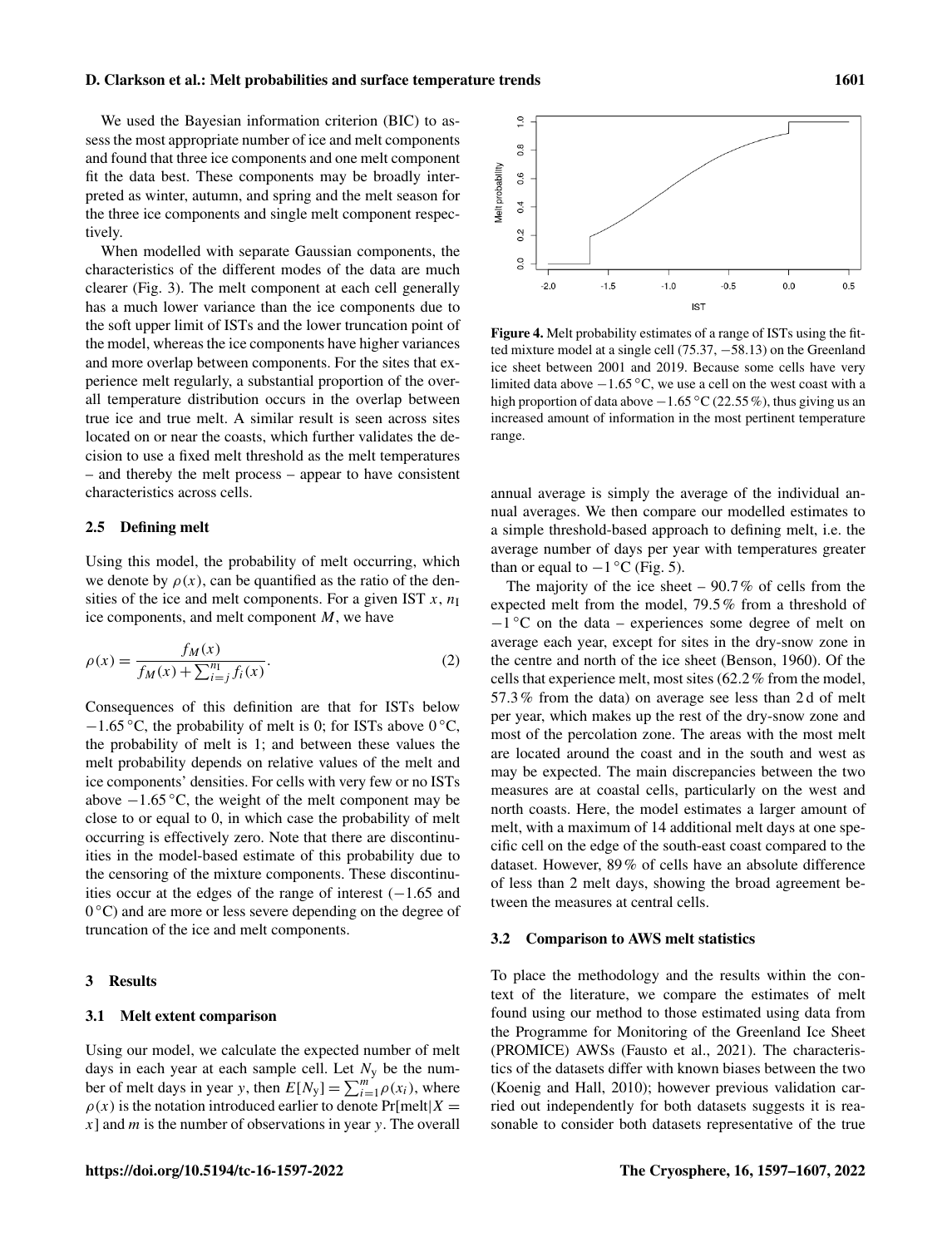<span id="page-5-0"></span>

**Figure 5.** The mean annual number of ISTs above  $-1^{\circ}C$  per year (a), the mean annual expected melt days estimated from each cell's mixture model (b), and the difference between the two variables (c).

surface temperatures. With AWSs as a baseline, Fig. [6](#page-6-0) compares the difference between the AWS melt proportions with the same quantity obtained from (a) MODIS IST and (b) the model fitted to MODIS IST. Despite the relatively large distances between some of the comparison locations, there is still reasonable agreement for a substantial number of AWS locations. The differences between the estimates may also be partially due to other factors surrounding the nature of the comparison, such as the reduced number of data available because of the need for common dates, the difference in time resolutions between the datasets in terms of the number of observations averaged to give a single daily observation, and the different measurement uncertainties that lead to different definitions of melt.

#### 3.3 Temperature quantiles

We now use the model fit to calculate quantiles of the ISTs at each cell (Fig. [5\)](#page-5-0). This gives context to the overall temperature trends observed in the dataset before looking at melt in more detail. We calculate the 90% quantiles to examine the broader trends of high temperatures that are not necessarily melt temperatures, as well as the 10% quantiles for temperatures that are as relatively low as the 90% quantiles are high. The estimated 10% and 90% quantiles broadly follow the same trends as elevation on the ice sheet. The 10% quantiles have a range from  $-53.84\text{ °C}$  in the centre of the ice sheet to a maximum of −15.75 ◦C at the south tip of the ice sheet. As would be expected, cells at higher elevations have a lower 10% and 90% quantile. However, of more interest are the few (30/1139) cells located on the west, east, and southern coasts that have a 90% quantile above  $0^{\circ}$ C. At these cells, we would expect at least (in some cases more than) 10% of observed temperatures to be above  $0^{\circ}$ C and thereby melt temperatures.

We also calculate the 1-year return levels of each cell. This is the IST that is on average only exceeded once per year as estimated from each cell's mixture model. The return levels

range from a minimum of  $-7.08\text{ °C}$  in the centre to a maximum of 7.24 ◦C on the west coast. Although, as previously discussed, ISTs should not be seen higher than  $0^{\circ}$ C, these return levels reflect similar temperatures recorded by observations in the dataset and can be plausible temperatures when considering the effect that meltwater on the surface of the ice sheet has on the observations. The rarity of melt in certain central areas can be seen more clearly, as temperatures in many cells (519/1139) on average reach  $-1.65$  °C less than once a year. The trends seen in the return levels also broadly agree with those seen in the quantiles and are in reasonable agreement with the elevations and distance to the coast of each cell, with cells at lower altitudes and closer to the coast generally experiencing more melt.

# 3.4 Decadal variability

To examine potential changes in melt over time, we fit mixture models at each cell for two separate decades: 2001 to 2009 and 2010 to 2019. Averaging over a decade helps to smooth some of the annual variability and thus highlight any potential differences as a result of climatic change. To assess any changes in melt and high ISTs between the decades, we compare quantiles between the fitted models and the estimated melt probabilities at each cell in each decade.

#### 3.4.1 Temperature quantiles

Because some central areas of the ice sheet do not have many historical melt observations, we examine the 95% quantiles and yearly expected maximum temperatures, both of which give an indication of overall trends in high temperatures even if these do not reach the level required for melt at some cells. As previously, we take the estimated quantiles from each of the fitted decadal models for each cell.

For almost all cells  $(1100/1139)$ , the 95% quantile increased between the two decades. Cells in the south in particular have increased fairly consistently. The average change for all cells south of 73.41 $\degree$  N was 0.73 $\degree$ C, with 99.3% of all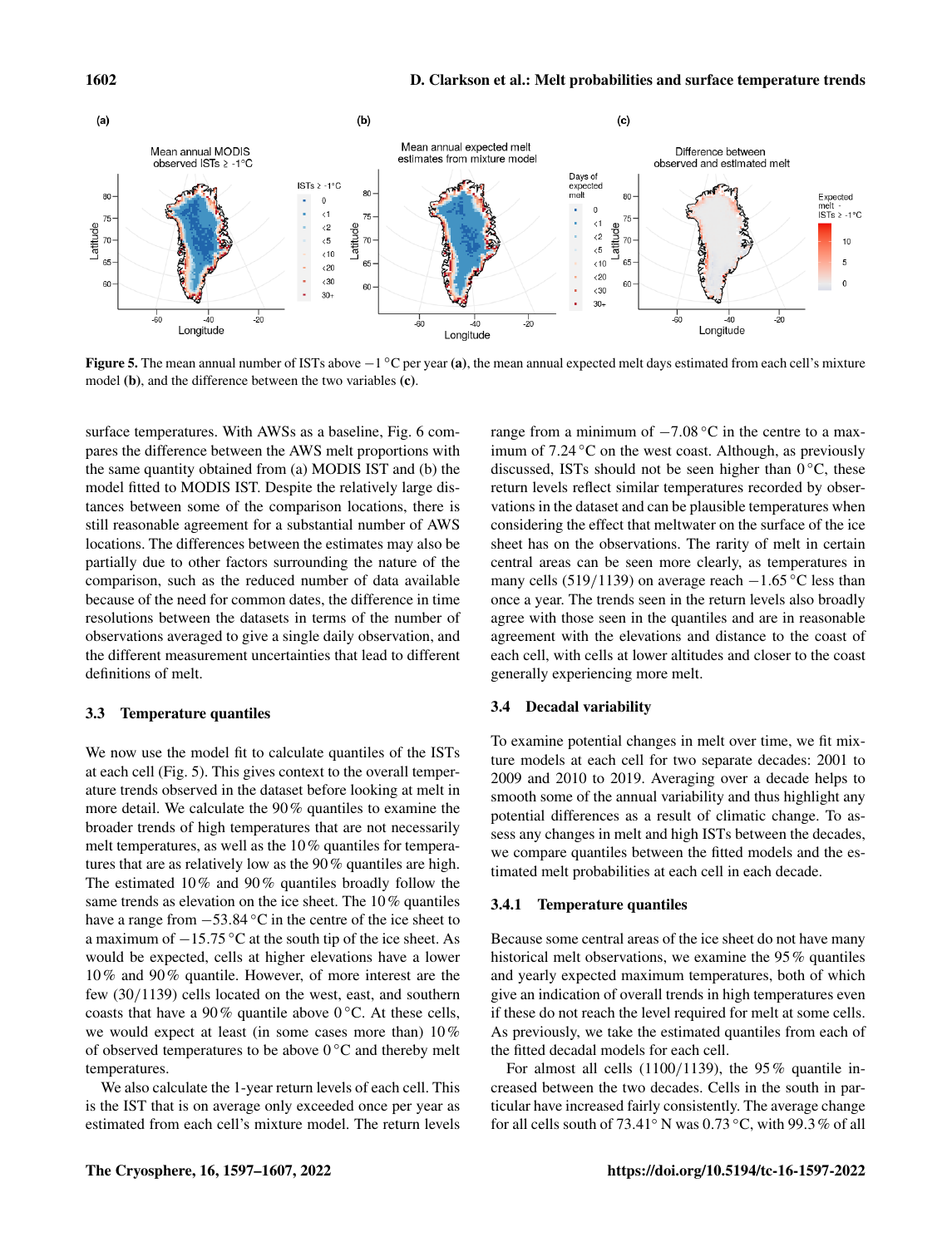# <span id="page-6-0"></span>D. Clarkson et al.: Melt probabilities and surface temperature trends 1603



Figure 6. A comparison of the empirical melt from Programme for Monitoring of the Greenland Ice Sheet (PROMICE) AWS data (proportion of data  $\geq 0^{\circ}$ C) with empirical MODIS IST estimates (proportion of data  $\geq 0^{\circ}$ C) and mixture-model-based expected melt estimates. Only dates with data available from both datasets are used, meaning the above estimates are valid only for cloud-free days due to the limitations of the MODIS IST dataset.



Figure 7. The 10% quantile (a), 90% quantile (b), and 1-year return level (c) estimates for MODIS IST data from 2001 to 2019 at 1139 cells. Estimates are calculated from fitted mixture models at each cell.

cells further south than this seeing an increase. The largest increases were also concentrated in the southern areas of the ice sheet, with a maximum increase of 1.78 ◦C.

The 1-year return levels also generally increased, albeit slightly less consistently than the 95% quantiles (849/1139 cells). Areas in the east show the largest increases – with the largest increase being  $2.66\degree C$  – however on the southwest coast and particularly in the north central area of the ice sheet, there are also several cells that show a slight decrease in contrast to larger increases. More clearly than in the 95% quantiles, 1-year return levels at coastal cells do not increase as much as in central cells between decades. However, it is important to note that the maxima at coastal cells are already close to or above  $0^{\circ}$ C. Because of the soft upper limit of the IST data, values already close to this limit can be partially constrained from further increases, so cells that had a 1-year return level above  $0^{\circ}$ C are less likely to show an increase than colder areas such as in the centre of the ice sheet. This makes the 1-year return level more informative for central cells than for coastal cells.

# 3.4.2 Melt probability

We next compare the probability that each cell experiences melt on any given day for each decade. Using the fitted models, we estimate the probability that each daily observation is a melt temperature and then take an average of all values within our defined decades. For the purposes of interpretation, we limit our discussions to the summer months (May to September, inclusive) when considering melt probabilities, due to the almost zero probability of observing melt outside of this period.

The two decades show very similar trends in their daily melt probabilities, particularly around the coast. However, decade 2 has more cells with a non-zero probability of melt (1017) than decade 1 (853) – an increase of around  $19.2\%$ between the two decades – and  $68.5\%$  of cells saw an increased probability of melt between the decades. The cell with the single largest probability from either decade is from decade 2 (64.11,  $-49.93$ ). This cell has a probability of a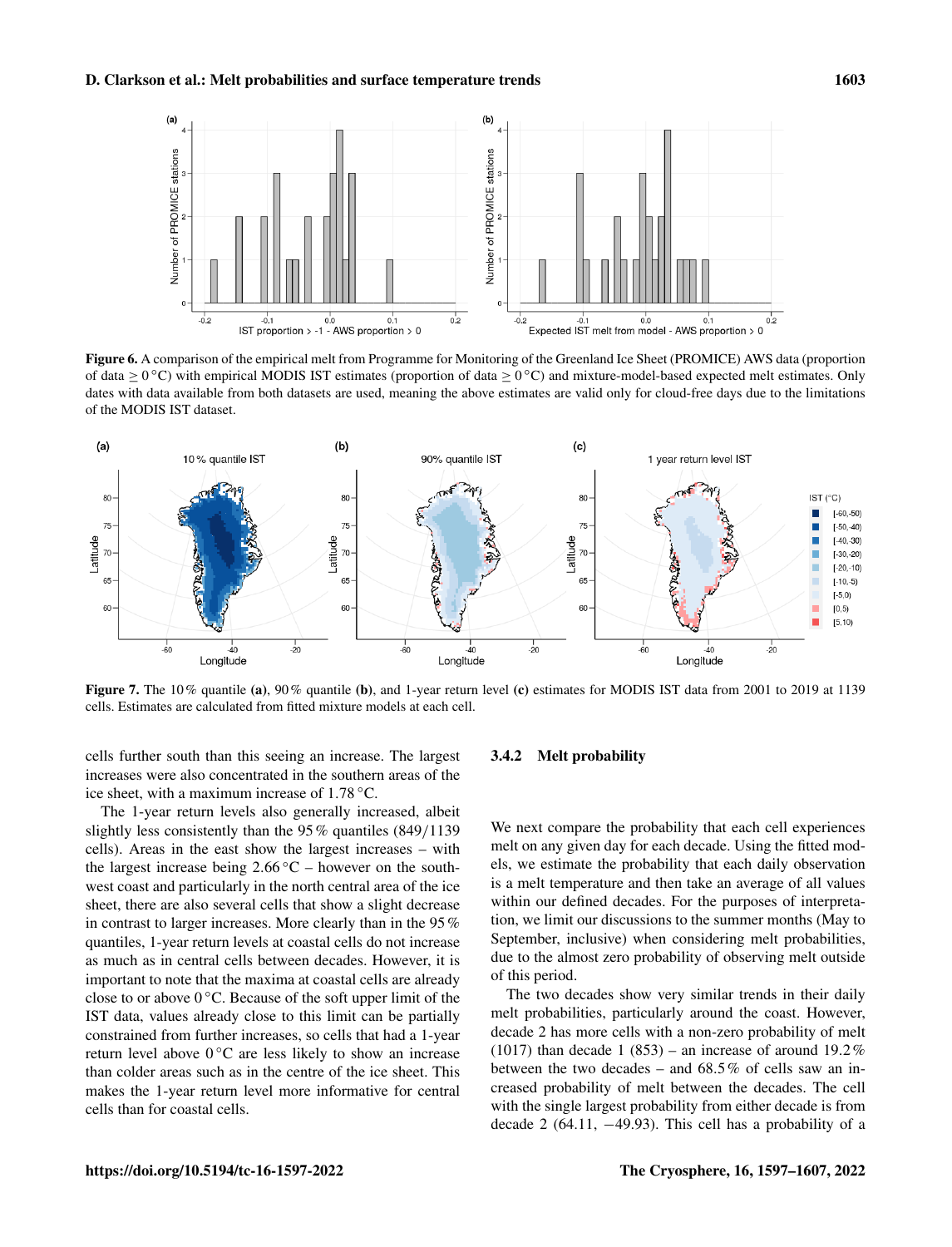

Figure 8. Comparison of the change in 95 % quantiles (a) and 1-year return levels (b) of mixture models fit to MODIS IST data from 2001 to 2009 and 2010 to 2019.

melt temperature on any given summer day of 0.64 – equivalent to an expected 97.92 melt days per year.

Most of central Greenland has experienced minimal change in the probability of melt between the two decades (Fig. [9\)](#page-8-0). This may be largely due to the probabilities being extremely small for these areas regardless of the time period chosen. Coastal cells show clearer and larger cross-decadal variation in melt probability. South-east and south-west areas of the ice sheet were generally more likely to experience melt, in addition to some cells in the north-east and northwest areas that were less likely to experience melt, in the more recent decade. The largest increase is on the south-east coast, where cells show a maximum change of 0.0351, which equates to an expected increase of 15.42 melt days each year.

# 4 Discussion

Increases in ice melt in Greenland are of major concern due to the impact that the ice melt will have on sea levels [\(van den](#page-10-12) [Broeke et al.,](#page-10-12) [2016\)](#page-10-12); however in situ observations of ice melt are sparse, spaced irregularly, and of coarse resolution. Here, we show that melting can be estimated using a relatively low-dimensional and highly flexible statistical model for IST. This enables us to assemble a record of melting that is continuous in time and space and is sampled at a high spatial  $(0.78 \times 0.78 \text{ km})$  and temporal (daily) resolution (cloud cover permitting) using the MODIS IST dataset. In addition to the greater availability of IST data, ISTs are on a continuous scale and vary smoothly over time and space, making them better suited to statistical modelling. This is of particular interest given that, from these data, we see that there is ambiguity about whether or not temperatures below 0 ◦C are in fact reflective of melting ice. In this paper, we have addressed this uncertainty by incorporating it into the structure of the statistical model, and thus our record of melting/notmelting is probabilistic rather than binary.

of melt obtained using a fixed threshold while also allowing more detailed analyses of melt and the overall temperature distribution via quantile estimation, melt probabilities, and return levels. By modelling the entire temperature distribution, we can gain insight into not only the frequency and range of melt temperatures but also broader trends such as higher temperatures in both the high and the low quantiles. Furthermore, the model allows for out-of-sample predictions and extrapolation beyond the range of observations. This is of particular interest for melt which occurs with temperatures in the upper tail of the IST distribution where there can in some cells be insufficient data to confidently make empirical estimates.

Our model gives comparable results to empirical estimates

We observe that melt is much more likely at coastal cells and in the south of the ice sheet than in the centre and that there is a non-trivial probability of melt occurring below −1 ◦C. The spatial melt trends are in keeping with previous work examining melt using surface mass balance data [\(van den Broeke et al.,](#page-10-12) [2016\)](#page-10-12) and satellite data [\(Mernild et al.,](#page-10-13) [2011\)](#page-10-13), including MODIS data [\(Nghiem et al.,](#page-10-14) [2012\)](#page-10-14). The fitted models also show a clear link between elevation and high ISTs similarly to previous studies linking temperature to elevation [\(Reeh,](#page-10-15) [1991\)](#page-10-15), and the yearly expected maxima show the potential for even central areas of the ice sheet to experience melt [\(Nghiem et al.,](#page-10-14) [2012\)](#page-10-14). Trends previously observed in the south [\(Mote,](#page-10-16) [2007\)](#page-10-16) also appeared to have continued, as all cells examined south of 75.16◦ N saw increases in hightemperature quantiles in the most recent decade.

One of the key considerations is the impact of cloud cover on temperatures, which will not be negligible. The dataset used has a complete absence of data on cloudy days. This could be handled in three ways: analyse clear days only, impute missing values, or impute cloudy-day data from a second data source. Cloudy-day data are not missing at random, since the mechanism which causes the missingness is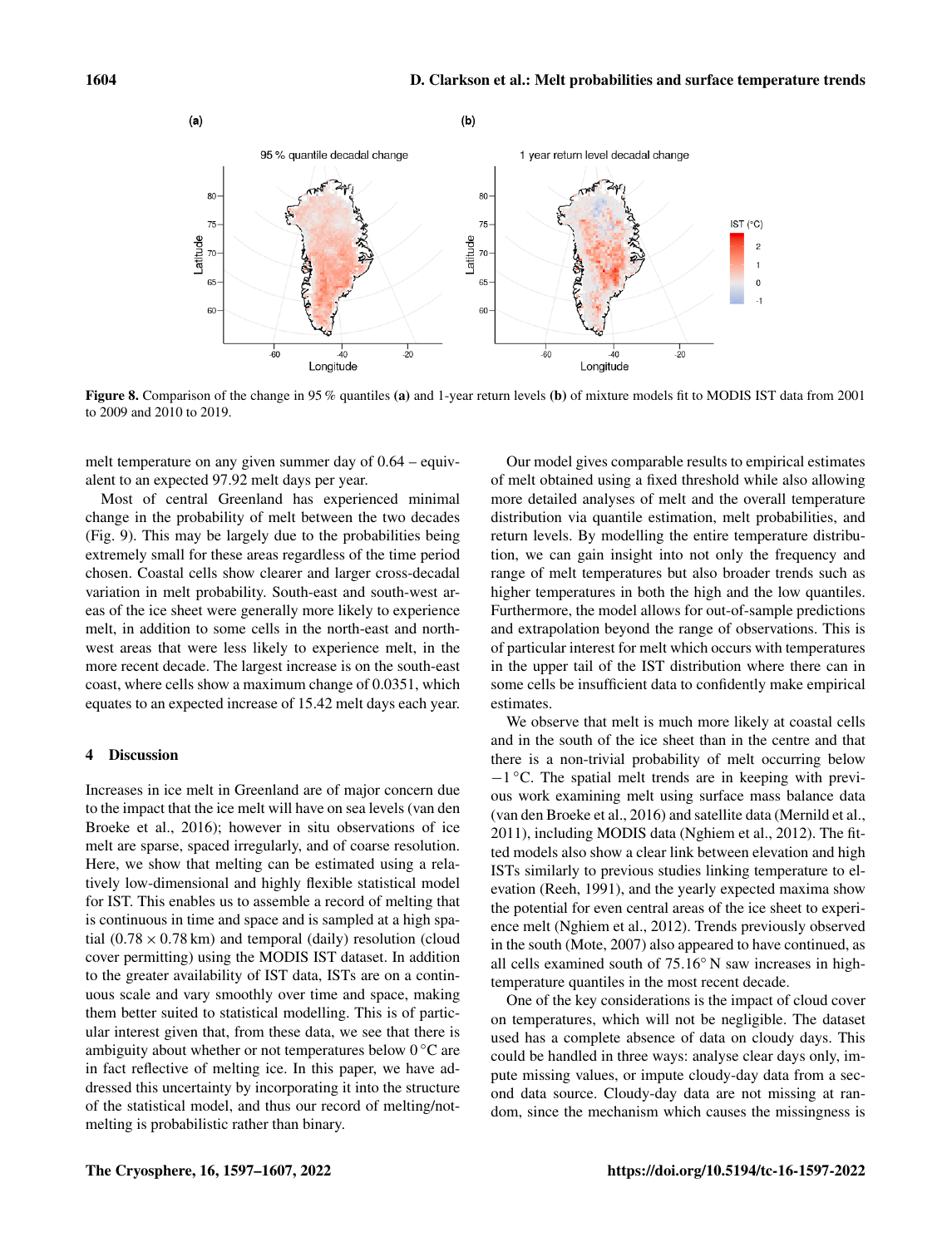<span id="page-8-0"></span>

Figure 9. The average probability of a melt temperature on any given summer (May–September inclusive) day from 2001 to 2009 (a) and 2010 to 2019 (b) and the change in melt probability between 2001 to 2009 and 2010 to 2019 calculated from the fitted mixture models.

intrinsically related to the missing values themselves. Consequently the usual methods for imputation using the observed data are not valid. In particular, any such imputation of cloudy-day values using the available clear-day data would need to take into account the systematic differences between clear- and cloudy-day temperatures since, as noted, cloudy days are in general warmer than comparable clear days. Because there is a complete absence of cloudy-day data, there is no way for the extent of this bias to be estimated empirically. Consequently, we would need to use external information, for example, other sources of data, to undertake the imputation. This would open up additional problems around different levels of measurement and recording error, different spatio-temporal measurements scales, and so forth, which we believe is beyond the scope of the project.

Although some of the expected annual maxima are just below the lower censoring point of our model's melt component, melt may be possible in these areas over longer time periods. For some cells, the model fit suggests an extremely low probability of melt. This may be because these cells have few historical instances of possible melt in the data, i.e. no ISTs above the lower censoring point of the melt component. In these instances, the information in the data is insufficient to support a melt component, so only the ice components can be fit to the data, leading to an effective zero probability of melt.

The model also assumes that surface conditions remain similar over the observed time period. Additional impurities becoming present in the ice or rocks appearing after a particularly warm summer could affect the distribution of temperatures at least in the short term and potentially in the long term; however these changes would be difficult to accurately identify using only IST data. A separate dataset with additional information about surface conditions could be used to identify these changes, or adaptations to the current model structure could be made to allow for the detection of longterm changes in surface conditions. This could take the form a regression-based or mixed-effects-based model, which may represent the surface conditions of the ice but at the expense of being more difficult to fit and potentially interpret due to the increased number of parameters.

Given the assumptions and intuition behind some of the modelling choices, this dataset could alternatively be modelled using a Bayesian framework with prior distributions that reflect these assumptions. We would expect melt to have similar distributions at different cells even if there is less evidence of melt in some cells than others. If this is the case, then a modelling framework could be established whereby the melt components of the model share information or parameters while the ice components are independent between cells. This could be used to estimate melt probabilities even in cells where no melt temperatures have been observed, as melt components could still be estimated using information from other cells with more data resembling melt.

Fitting models to sub-decadal datasets would lead to insufficient data to fit the model; in particular, there would be many cells and time periods with an extremely low number of ISTs above  $-1.65$  and 0 °C, making it difficult to fit the melt component with any degree of accuracy. By separately fitting the model to data from two decades (2001 to 2009 and 2010 to 2019), the overall temperature trends were examined. South-west and south-east areas of the ice sheet were found to have a higher probability of melt in 2010 to 2019 compared to 2001 to 2009, and although 22.2% of cells saw a decrease in melt probability of some degree, 68.5% of cells saw an increase in melt probability and the average increase was more than double the average decrease (-0.0044 compared to 0.011). By contrast, the 95% quantiles increased at almost all cells (1100/1139) and the 1-year return levels increased at most cells (849/1139). The overall trends of the model suggest that melt has become more frequent in the most recent decade, and temperatures more broadly are increasing in areas across the ice sheet.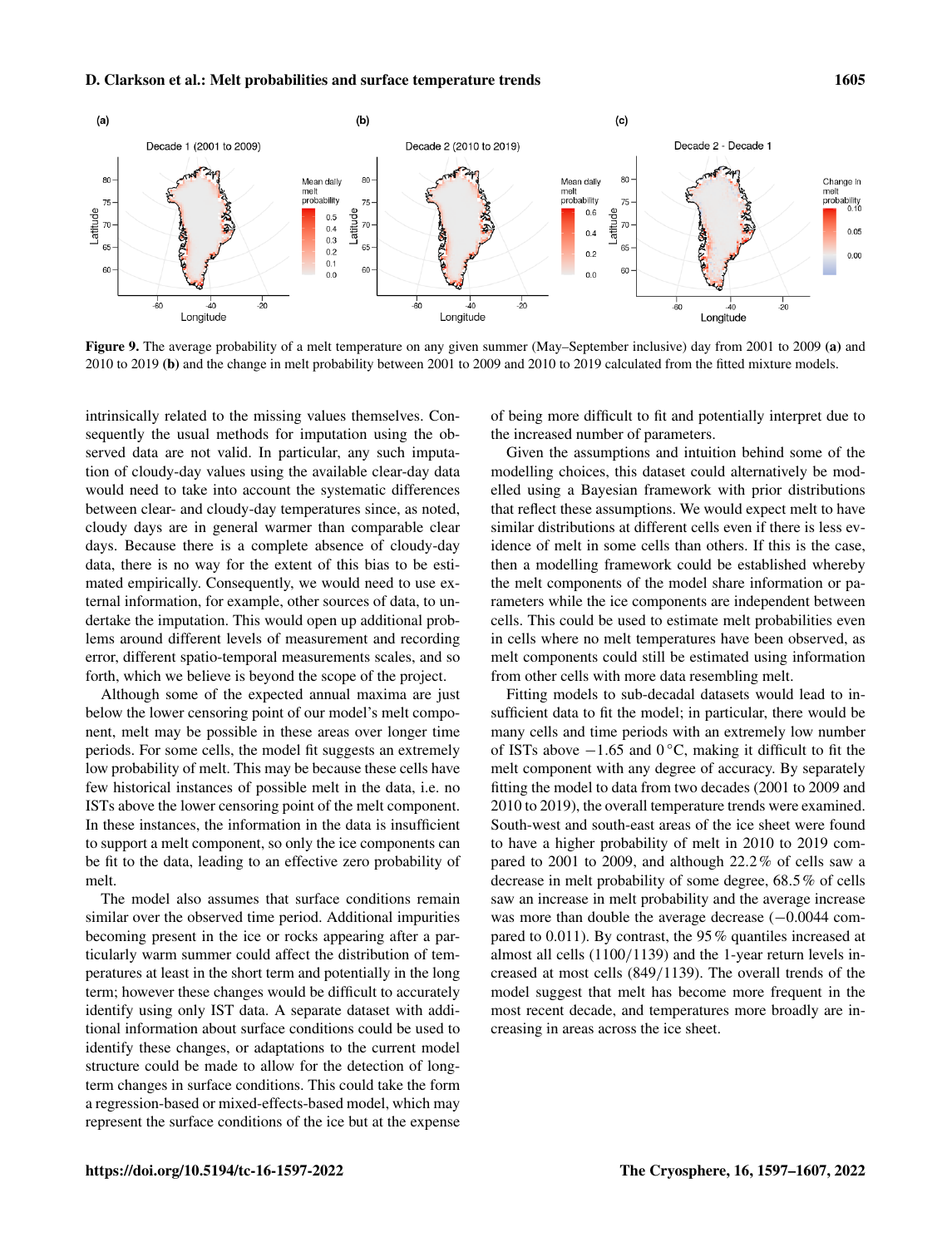# <span id="page-9-1"></span>Appendix A: Expectation–maximisation (EM) algorithm

# A1 Truncated normal distribution

Let  $X \sim TN(\mu, \sigma^2, a, b)$ , where  $\mu$  is the mean,  $\sigma$  is the standard deviation, and  $a$  (b) is the lower (upper) truncation point. Furthermore, let  $\alpha = \frac{a-\mu}{\sigma}$  $\frac{-\mu}{\sigma}$  and  $\beta = \frac{b-\mu}{\sigma}$  $\frac{-\mu}{\sigma}$ . Then X has the following probability density function:

$$
f_{\text{TN}}(x) = \frac{f_N\left(\frac{x-\mu}{\sigma}\right)}{\sigma\left(F_N(\beta) - F_N(\alpha)\right)},\tag{A1}
$$

where  $f_N$  and  $F_N$  are the probability density function and the cumulative distribution function of a standard normal distribution respectively.

# A2 Algorithm

Let  $(\mu_k, \sigma_k, \alpha_k, \beta_k)$  denote the parameters for the kth truncated normal distribution. To initialise the algorithm, randomly sample without replacement three values of  $x \in X$ and set them as  $\mu_k$  for  $k = 1$ ,  $k = 2$ , and  $k = 3$ . We set  $\mu_4 = 0$  to ensure that one of the model components starts in the region of melt temperatures. Let  $\sigma_k$  be the sample variance and the component weights  $\phi_k = 1/4$  for  $k = 1, k = 2$ ,  $k = 3$ , and  $k = 4$ . For simplicity we refer to the truncated normal probability density function and cumulative distribution function as  $f(x)$  and  $F(x)$  respectively. The expectation– maximisation (EM) algorithm consists of iterating between two stages, the expectation and maximisation steps, until convergence is obtained. For the expectation step, we set

$$
\hat{\gamma}_i{}_{k} = \frac{\hat{\phi}_k f\left(x_i \mid \hat{\mu}_k, \hat{\sigma}_k\right)}{\sum_{j=1}^4 \hat{\phi}_j f\left(x_i \mid \hat{\mu}_j, \hat{\sigma}_j\right)},\tag{A2}
$$

where  $\hat{\gamma}_{i,k}$  is the estimated probability that observation i belongs to model component k.

For the maximisation step, let

$$
\hat{\phi}_k = \sum_{i=1}^N \frac{\hat{\gamma}_{ik}}{N},\tag{A3}
$$

$$
\hat{\mu}_k = \frac{\sum_{i=1}^N \hat{\gamma}_{i,k} x_i}{\sum_{i=1}^N \hat{\gamma}_{i,k}} + \hat{\sigma_k} \left( \frac{f(\alpha_k) - f(\beta_k)}{F(\beta_k) - F(\alpha_k)} \right),\tag{A4}
$$

$$
\hat{\sigma}_k^2 = \frac{\sum_{i=1}^N \hat{\gamma}_{ik} (x_i - \hat{\mu}_k)^2}{\sum_{i=1}^N \hat{\gamma}_{ik}}
$$

$$
\left[1 + \frac{\alpha_k f(\alpha_k) - \beta_k f(\beta_k)}{F_N(\beta) - F_N(\alpha)} - \left(\frac{f(\alpha_k) - f(\beta_k)}{F_N(\beta) - F_N(\alpha)}\right)^2\right].
$$
 (A5)

We iterate between these two steps until the parameters converge to the final estimates (800 iterations were sufficient in this case). The algorithm is considered to have converged if the difference between parameters in each iteration is sufficiently small. We found a difference of 10−<sup>5</sup> between iterations to be sufficient indication of convergence for all parameters.

*Code and data availability.* The MODIS data are available online (https://doi.org[/10.5067/7THUWT9NMPDK,](https://doi.org/10.5067/7THUWT9NMPDK) [Hall and DiGiro](#page-10-17)[lamo,](#page-10-17) [2019\)](#page-10-17) from the Multilayer Greenland Ice Surface Temperature, Surface Albedo, and Water Vapor from MODIS, Version 1, dataset [\(Hall et al.,](#page-10-4) [2018\)](#page-10-4). The AWS station data are available to download online (https://doi.org[/10.22008/promice/data/aws\)](https://doi.org/10.22008/promice/data/aws) from the Programme for Monitoring of the Greenland Ice Sheet (PROMICE) [\(Fausto et al.,](#page-9-3) [2021\)](#page-9-3). Code for the mixture model and analysis is available upon request at d.clarkson@lancaster.ac.uk.

*Author contributions.* DC and EE devised the model framework and carried out the data analysis. DC, EE, and AL worked on the interpretation of the model and results and wrote the manuscript.

*Competing interests.* The contact author has declared that neither they nor their co-authors have any competing interests.

*Disclaimer.* Publisher's note: Copernicus Publications remains neutral with regard to jurisdictional claims in published maps and institutional affiliations.

*Financial support.* This research has been supported by the Data Science of the Natural Environment project (grant no. EP/R01860X/1).

*Review statement.* This paper was edited by Stef Lhermitte and reviewed by two anonymous referees.

#### References

- <span id="page-9-2"></span>Benson, C. S.: Stratigraphic studies in the snow and firn of the Greenland ice sheet, dissertation (Ph.D.), California Institute of Technology, https://doi.org[/10.7907/G7V2-0T57,](https://doi.org/10.7907/G7V2-0T57) 1960.
- <span id="page-9-0"></span>Chen, X., Zhang, X., Church, J. A., Watson, C. S., King, M. A., Monselesan, D., Legresy, B., and Harig, C.: The increasing rate of global mean sea-level rise during 1993–2014, Nat. Clim. Change, 7, 492–495, https://doi.org[/10.1038/nclimate3325,](https://doi.org/10.1038/nclimate3325) 2017.
- <span id="page-9-3"></span>Fausto, R. S., van As, D., Mankoff, K. D., Vandecrux, B., Citterio, M., Ahlstrøm, A. P., Andersen, S. B., Colgan, W., Karlsson, N. B., Kjeldsen, K. K., Korsgaard, N. J., Larsen, S. H., Nielsen, S., Pedersen, A. Ø., Shields, C. L., Solgaard, A. M., and Box, J. E.: Programme for Monitoring of the Greenland Ice Sheet (PROMICE) automatic weather station data, Earth Syst. Sci. Data, 13, 3819–3845,